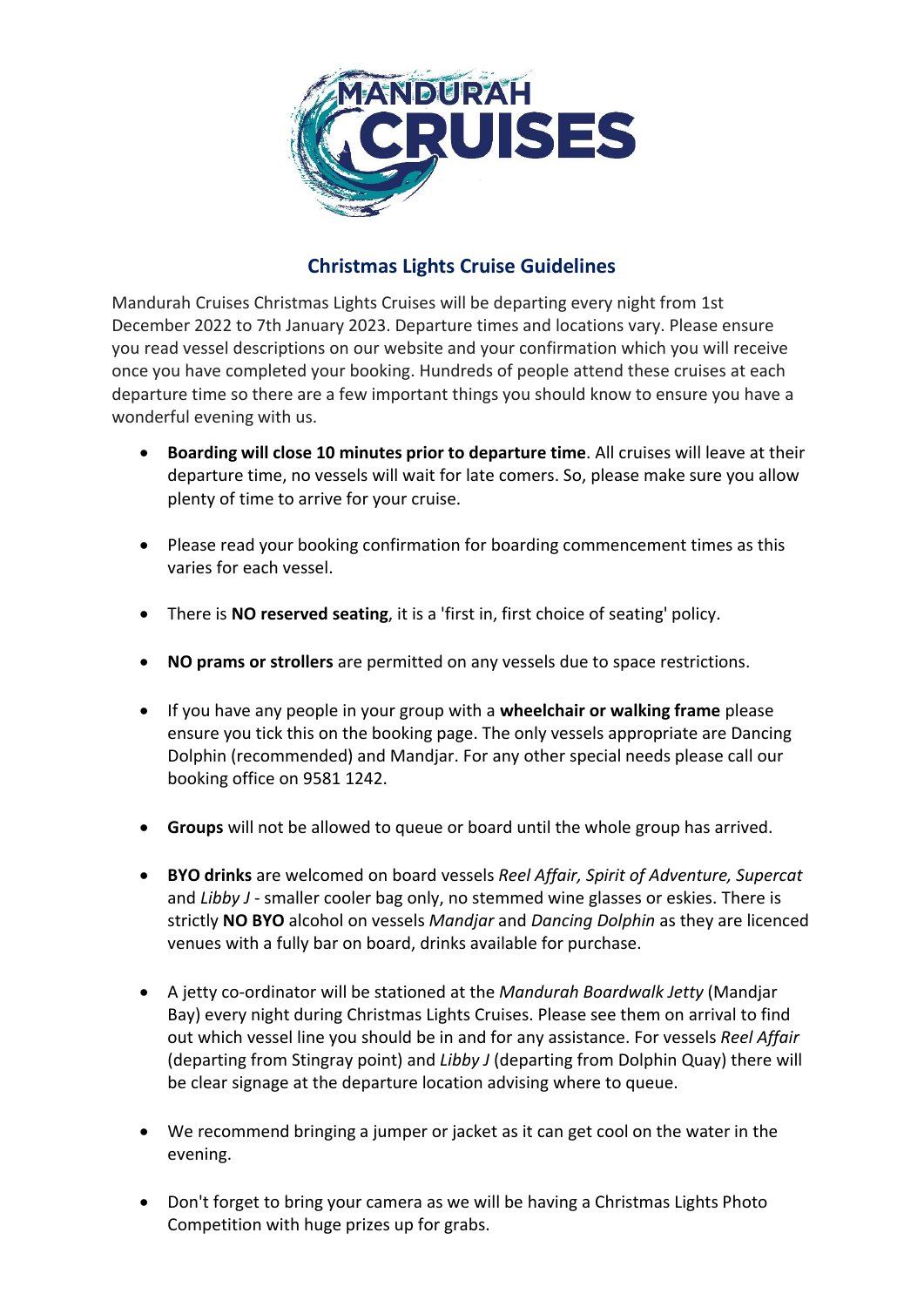- We encourage you to dress to the Christmas theme as we will be having a best dressed competition this Christmas Lights Cruise season.
- Please bring your Christmas cheer and best Christmas carolling voice!
- Christmas Lights Cruise tickets are non-refundable and non-transferable.

## **TICKET COLLECTION**

Please bring a print out of your booking confirmation OR present it on your mobile device to board your cruise. Alternatively you can visit our booking office at 73 Mandurah Tce and we can print your tickets for you before 6pm.

## **DEPARTURE LOCATIONS**

There are 3 different departure locations. Please ensure you read your booking confirmation for departure location of the vessel you will be traveling on.

- **Mandurah Boardwalk Jetty** Mandjar Bay (In front of the Mandurah Performing Arts Centre). Vessels departing from here: Mandjar, Dancing Dolphin, Spirit of Adventure & Supercat.
- **Stingray Point Jetty** Vivaldi Drive (Behind the Sebel Hotel) Vessel departing from here: Reel Affair.
- **Dolphin Quay Jetty** Under the white footbridge in Dolphin Quay (Mandurah Ocean Marina) on Fathom Turn. Vessel departing from here: Libby J.